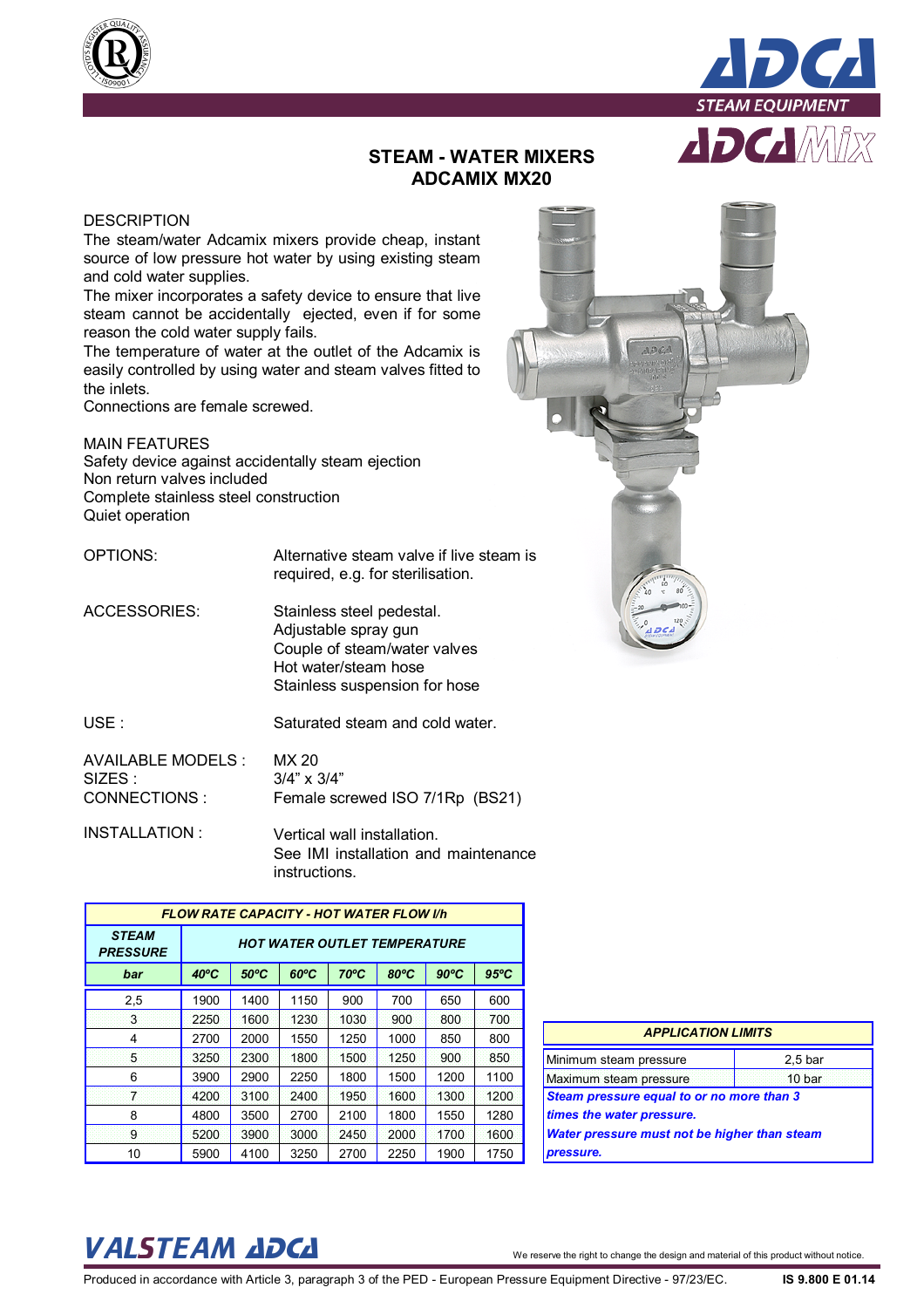





|                | <b>MATERIALS</b>   |                   |  |  |  |
|----------------|--------------------|-------------------|--|--|--|
| POS.           | <b>DESIGNATION</b> | <b>MATERIAL</b>   |  |  |  |
| 1              | Steam body         | CF8M / 1.4408     |  |  |  |
| $\overline{2}$ | Water body         | CF8M / 1.4408     |  |  |  |
| 3              | * Gasket           | <b>NBR</b>        |  |  |  |
| 4              | <b>Bolts</b>       | A2-70             |  |  |  |
| 5              | * Steam valve      | St.St./Graphite   |  |  |  |
| 6              | * Valve spring     | AISI 302 / 1.4300 |  |  |  |
| 7              | Steam cover        | AISI 316 / 1.4401 |  |  |  |
| 8              | * Gasket           | <b>PTFE</b>       |  |  |  |
| 9              | * Piston           | AISI 316 / 1.4401 |  |  |  |
| 10             | Water cover        | AISI 316 / 1.4401 |  |  |  |
| 10A            | Steam valve        | AISI 316 / 1.4401 |  |  |  |
| 10B            | * Paking           | <b>PTFE</b>       |  |  |  |
| 11             | Steam nozzle       | AISI 316 / 1.4401 |  |  |  |
| 12             | Mixing chamber     | CF8M / 1.4408     |  |  |  |
| 13             | * Gasket           | <b>VITON</b>      |  |  |  |
| 14             | <b>Support</b>     | AISI 304 / 1.4301 |  |  |  |
| 18             | * Check valve      | AISI 316 / 1.4401 |  |  |  |
| 19             | * Gasket           | <b>PTFE</b>       |  |  |  |

\*Available spare parts

## VALSTEAM *ADCA* We reserve the right to change the design and material of this product without notice.